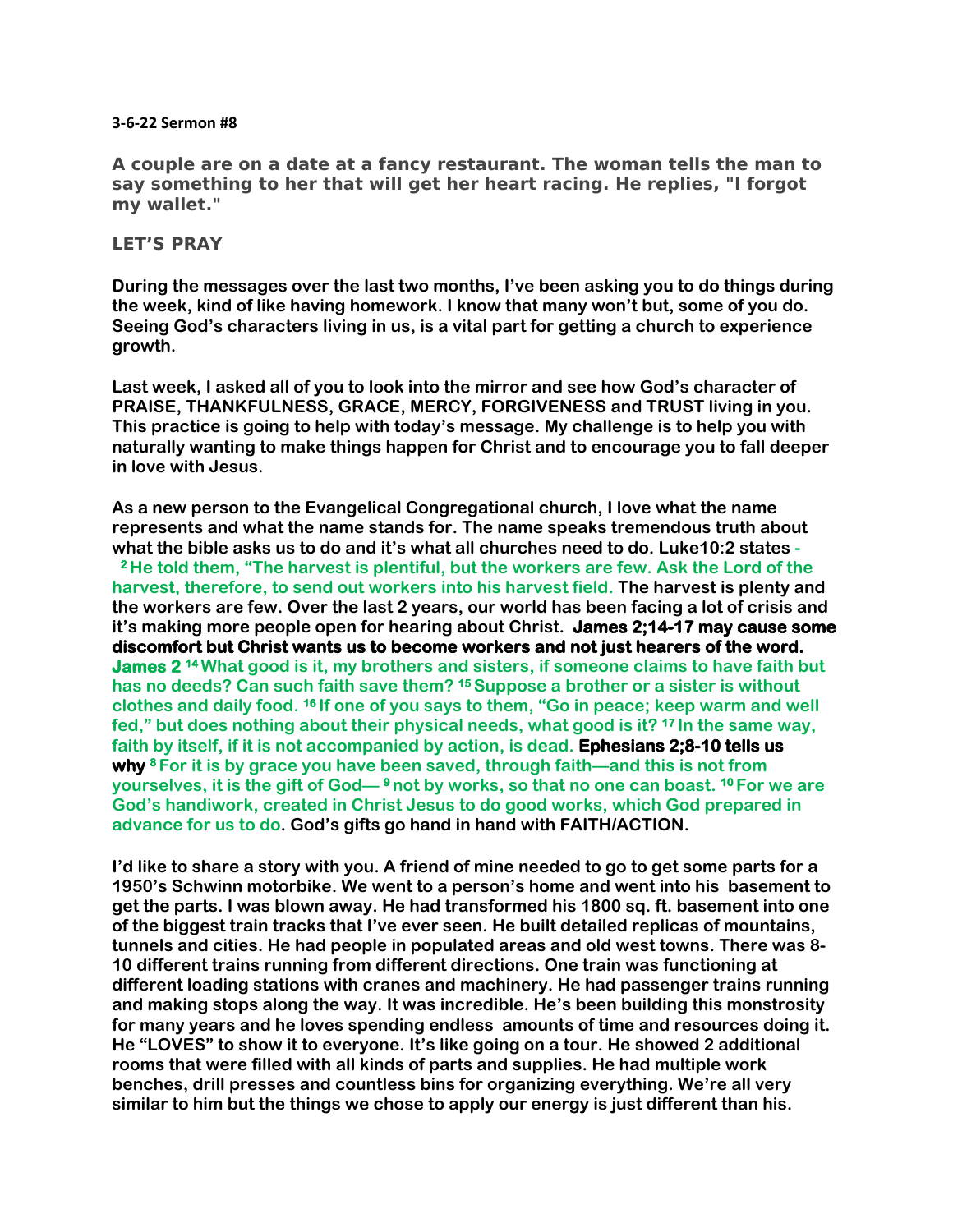**Growing a church and increasing our FAITH is also a freedom of choice. Knowing that God lives in us and knowing what are gifts are is what helps us with naturally wanting to engage people for God. Going back to my very first message "WHO IS THIS JESUS" and remembering the effect that Christ had on us, allows us to "feel" that joy and freedom that Christ gave. The #1 reason people find Christ is because they don't want to spend eternity in HELL. Accepting Christ's blood and forgiveness was the only way to be free. We get to spend eternity in HEAVEN with God. Heaven became very real. I've never been in a conversation with any believer that didn't find tremendous joy in talking about heaven. If we look in the mirror and examine ourselves for seeing God living in us, then we know how to evangelize to others.** 

**Today we're going to start exploring God's greatest character. The character of God's LOVE. It's The GREATEST gift we can have but, do we really understand what it looks like? How good are you at showing what God's LOVE is? If this is the greatest gift but we don't understand or feel what it does in our lives, then how can we give love to others the way God intended it.** 

**Last week, I also touched on God giving us a new name. When we first believed, our identity changed. No longer are we to be called sinners. Now we are to be called SAINTS who still sin. For some people this is tough to accept.** 

**It's real important for understanding how God loves. When we accept that He changed our name to SAINTS then we naturally want to live up to it. Kind of like when we became a Husband or Wife. Accepting this new name makes us act totally different from when we were single. Is Jesus the bridegroom? We marry Christ and this is when love proves to be the ultimate gift.** 

**I've always had tremendous difficulty with grasping the kind of love that God has. I wasn't raised by parents that ever used the words "I love you" and I never heard them say these words to each other. Growing up, I was that kind of child that was attracted to trouble and it wasn't uncommon for my parents to get unexpected calls from the school or other authorities. I drove them nuts. I was the youngest child and both of my siblings were great students and rule followers. Not me, they got a huge surprise. My mom tried paddles, grounding and I thought her normal voice anger. My dad was more of the let's talk about it kind of a guy. Nothing worked. Some of you may be able to relate to this.**

**After finding Christ, I remember asking my folks why they never said I love you to us or to each other. They told me that if we didn't know it, then the words won't ever matter. I get that, but for me, since I was always in trouble, love was not attractive to me. I never felt a healthy kind of love and I always disappointed the ones that loved me. it wasn't until after I accepted Christ that I really started to need love.**

**Sadly, I found Christ in a very black and white church and the pastor's messages reenforced how bad of a sinner I was. The word "Love" became even more confusing.** 

**I learned that this too, isn't so uncommon to feel this way. We're all in tremendous need for feeling love and yet we really miss the mark at giving love. That ability to see CHRIST/GODS CHARACER in us, is what's needed to help us with understanding what it FEELS like. We do need to know that we are truly loved by God.**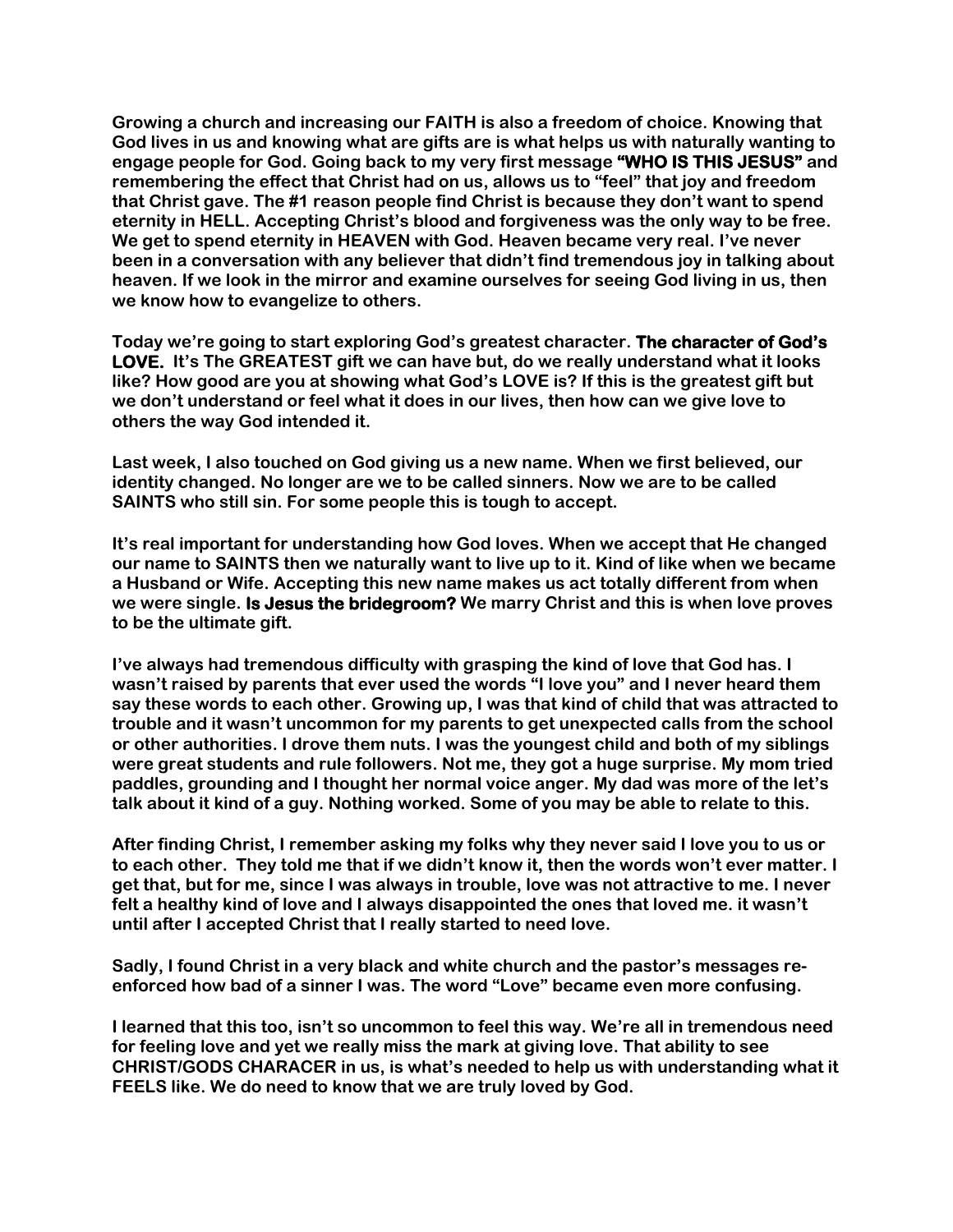**When I hear people quote [John 3:16](https://www.biblegateway.com/passage/?search=John%203:16&version=NIV) For God so loved the world that he gave his one and only Son, that whoever believes in him shall not perish but have eternal life.** 

**When you first heard this, did you really understand it?**

**I don't think that "lost people" understand this language and I'm not really sure that many people grasp the heart part. In preparing for a message about feeling God's healthy LOVE, I asked a number of friends to describe what God's love is? Very few people could explain what God's love feels like. They could quote scriptures but they really struggled with making me feel it. Understanding a healthy meaning to God's character of LOVE is tough.** 

**I'm starting this series by illustrating some examples of how we approach love. When we break love into 4 types of love. Storge – empathy bond. Philia – friend bond. Eros – romantic love. Agape – unconditional "God" love. Agape is the ultimate** 

**If we remember how it felt when we wanted to go from being a boyfriend or girlfriend to a spouse, it can show us that we do have God's character of love in us.** 

**Intellectually, we know that Love is what will motivate us to do anything. If we look in the mirror and feel how many ways love lives in us, then we might just get better at demonstrating it.** 

**GOD always gives His love and is never demanding anyone to LOVE him back. It's unconditional. I don't believe that God is ever asking us to Love Him more than He's ever going to LOVE us.**

**One phrase I wish Christians would never use is, We can hate the sin but love the person (sinner). To be honest with you, this phrase makes me want to be liked instead of being loved. It re-enforces that love is not going to have a good result. I don't know anyone who wants to associate "being Loved" as getting rejected, disciplined or corrected.** 

**God also tells us that if we want anything, we must first give it. If you want friends you must be a friend, if you want blessings you must be a blessing, if you want forgiveness you must forgive, if you want mercy you must first be merciful. Love is the same. If we want anything in this life, we must first give it away and seek nothing in return.** 

**The character of God's love is the opposite of man's desires. While we were still sinners God gave His son.** 

**Looking in the mirror and remembering how the gift of the Spirit changed us in a blink of an eye or being adopted by God is so powerful. During my studies this week, I read, God's character of love is kind of like when a child is born. The way we hold that child, kiss them, caress their head and look at them with an awe inspiring heart, expresses the feeling of love. Then the author made his main point.** 

## **There's a lot of people that don't want that baby.**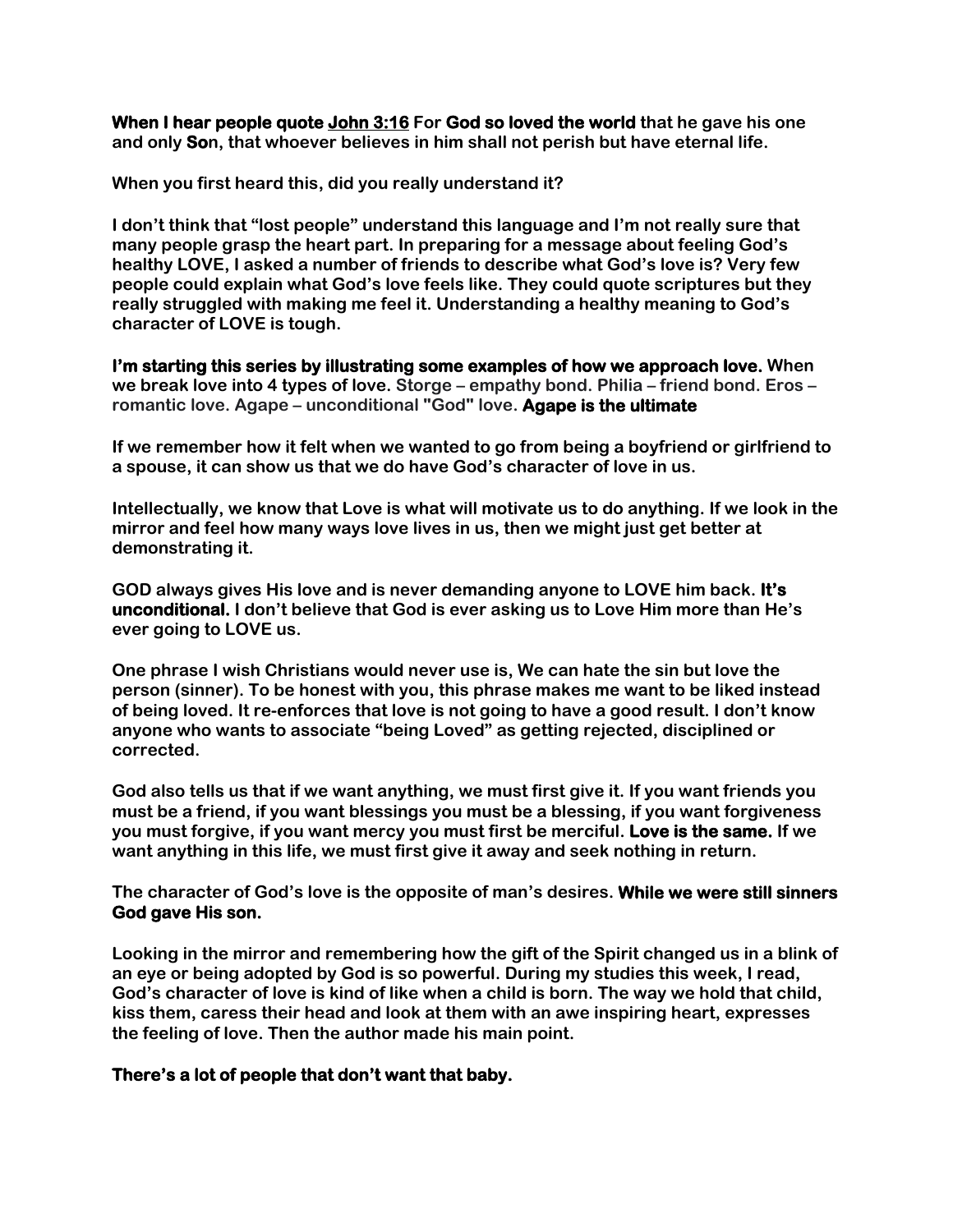**He then made the point that anyone who has ever adopted always wants that child. If you're an animal lover this also applies to when you first held your new puppy or kitten. The softness of our touch and the way we pull them into our neck and kiss their little head. We use every bit of our living being to make an adoption happen.** 

**God is wanting to adopt all of us but, we can choose to say "NO". Even when we say "NO", God never stops chasing after us and He never gives up. This is why He was willing to pay a "sacrificial price" for us to be in HEAVEN with Him.** 

**When we accept Jesus, He just keeps hugging us and holding us and telling us that we are His children. Being able to experience God's loving arms around us when the worst of things happen is another great example of God's character of LOVE. It's a gift that everyone who comes to believe needs to know. When we can see this character of God living in our hearts, then we can't help but want to give this to the lost people in this world.**

**We're also called to let our light shine and be seen by others. Showing God's love instead of telling others that they must believe, is much easier and much more attractive. If our light shines, it attracts others and deep inside they want to know what makes us different. For mature Christians, when the newness of being adopted wears off, using our gifts is how we attract the lost to Christ.** 

**God's love is perfect and is a model for how to love.(1 Corinthians 13:4-7)Love is patient and kind. Love is not jealous or boastful or proud or rude. It does not demand its own way. It is not irritable, and it keeps no record of being wronged. It does not rejoice about injustice but rejoices whenever the truth wins out. Love never gives up, never loses faith, is always hopeful, and endures through every circumstance. Can you imagine being loved like this? It would change your life. The truth is this is an accurate description of God's love for you. Though this passage is often read at weddings, humans cannot love perfectly as God does because we are imperfect. But it makes sense that people strive to have their love for one another reflect these qualities. [Everyone needs this type of love,](https://www.cru.org/us/en/train-and-grow/life-and-relationships/why-is-true-love-so-hard-to-find.html) but if you expect it from another person, you will be let down. God is the only one who can love you perfectly. And when you have a relationship with God and experience His love, it empowers you to love others the way God loves you.**

**God's love is too great to fully understand.(Ephesians 3:18-19)And may you have the power to understand, as all God's people should, how wide, how long, how high, and how deep His love is. May you experience the love of Christ, though it is too great to understand fully. Then you will be made complete with all the fullness of life and power that comes from God. God's love is so great that we, as mere humans, cannot fully understand it. Humans' love for one another often depends at least partly on the behavior of the person being loved. God's love for us does not. Do you long to be known and loved for who you are? God is the only one who can truly do that.**

**God's love is a shield surrounding you and keeping you safe.(Psalm 5:11-12)But let all who take refuge in You rejoice; let them sing joyful praises forever. Spread Your protection over them, that all who love Your name may be filled with joy. For You bless the godly, O LORD; You surround them with Your shield of love. God's love is so much more than the warm fuzzy feeling we often associate with the word love. His love is a**